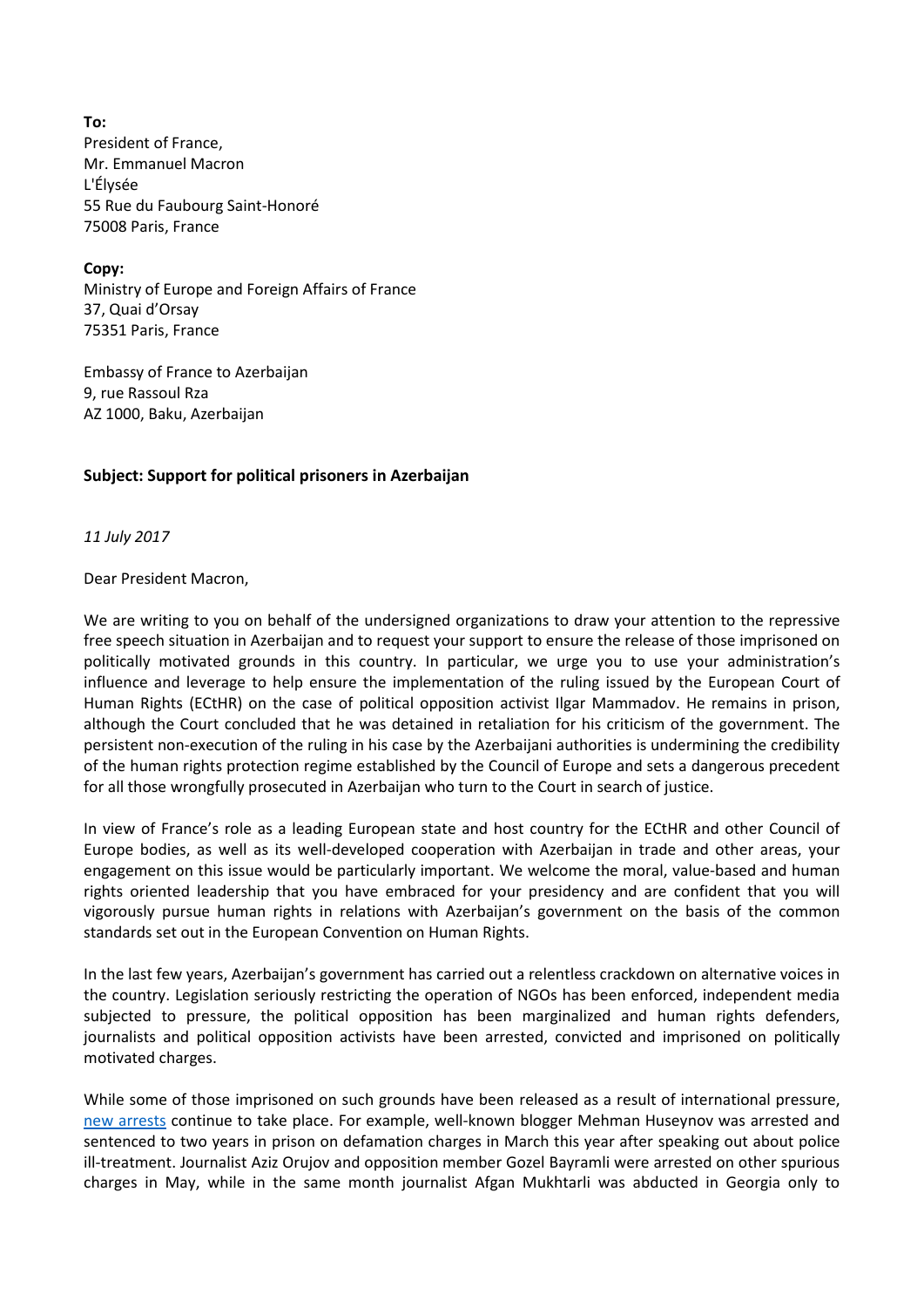resurface in Azerbaijani custody. Many government critics imprisoned in previous years also remain behind bars, including Ilgar Mammadov.

Ilgar Mammadov, who chaired the political opposition REAL party and served as director of the Council of Europe School of Political Studies in Azerbaijan, was detained in February 2013 after monitoring and reporting on street protests in the town of Ismayilli, which resulted in clashes with the police. He was groundlessly accused of instigating these clashes and sentenced to seven years in prison on trumped-up charges of organizing mass riots and using violence against police. In a judgment issued in May 2014, the ECtHR found that Ilgar Mammadov's arrest and detention violated his rights to liberty and security, judicial review of his detention and to be presumed innocent under the European Convention on Human Rights. The court also found that Azerbaijan's government had imposed restrictions on his rights for purposes other than those permitted, in violation of its obligations under the Convention. The court concluded that Mammadov was detained on political rather than legal grounds for the purpose of punishing and silencing him for his criticism of the government.

It has now been more than three years since the ECtHR adopted its judgement in this case, but the Azerbaijani authorities have consistently failed to implement it, although Azerbaijan is legally bound to comply with ECtHR rulings as a party to the European Convention on Human Rights. The Azerbaijani authorities have ignored repeated calls by other Council of Europe bodies, including its Committee of Ministers – which supervises the implementation of court rulings, its Secretary General and its Human Rights Commissioner to execute the judgment on Mammadov's case. In November 2016, Azerbaijan's Supreme Court rejected an appeal submitted by Mammadov on the basis of the ECtHR ruling and upheld his sevenyear prison sentence. As a result, he continues to be unlawfully imprisoned.

To date the case of Ilgar Mammadov is the only one where the relevant authorities have failed to implement an ECtHR ruling that has found that the detention of an individual violates the right to liberty and security under the European Convention on Human Rights. As emphasized in [a joint statement](http://iphronline.org/azerbaijan-time-justice-ilgar-mammadov.html) issued by 44 members of the Civic Solidarity Platform and the Sport for Rights Coalition in May 2017, the non-implementation of the ECtHR's judgment on this case has developed into a test of the legitimacy of the Council of Europe as the guardian of human rights and the rule of law in the region. Thus, this case is no longer only about the unlawful deprivation of liberty of Ilgar Mammadov. On the contrary, it has become a case that risks weakening the effectiveness of the entire human rights protection regime established by the Council of Europe, as well as eroding confidence in this regime among people in Azerbaijan and other member states who turn to the ECtHR when their rights are being trampled upon by their governments.

We urge you to do all in your power to help prevent this dangerous outcome and to ensure the implementation of the ECtHR judgment in the case of Ilgar Mammadov, as well as the release of him and others arbitrarily detained on politically motivated grounds in Azerbaijan. To this end, we urge you in particular to:

- Support the [civil society appeal](http://iphronline.org/azerbaijan-time-justice-ilgar-mammadov.html) to the Committee of Ministers of the Council of Europe to refer the case of Ilgar Mammadov back to the ECtHR on the grounds of non-execution of the judgment under article 46.4 of the European Convention on Human Rights, which sets out a mechanism in cases where parties to the convention refuse to abide by a final judgment.
- Issue a public statement on the importance of the execution of ECtHR judgments in view of the integrity and credibility of the human rights protection regime established by the Council of Europe, giving particular attention to the failure by the Azerbaijani authorities to date to implement the ruling on the case of Ilgar Mammadov and the wider implications of this.
- Prominently raise the case of Ilgar Mammadov and others who have been deprived of their liberty in retaliation for their exercise of fundamental freedoms in Azerbaijan, including Mehman Huseynov, Aziz Orujov, Gozel Bayramli and Afgan Mukhtarli in relations with the Azerbaijani authorities and use all available means of leverage to press for their release.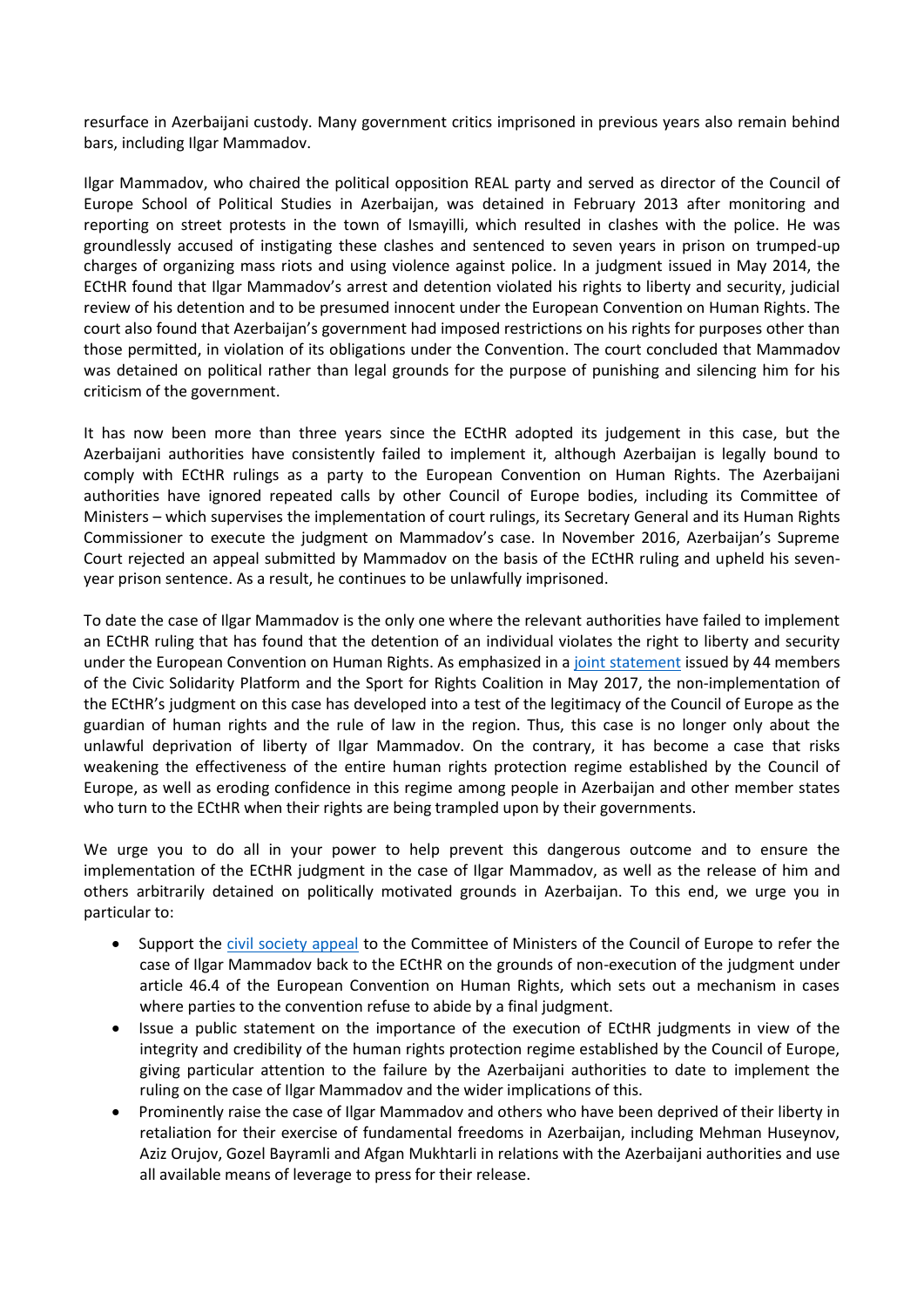Invite representatives of Azerbaijani civil society to a meeting to demonstrate support with them and to discuss the challenges they face and ways in which your administration can help address these challenges and promote improved respect for the standards protecting fundamental freedoms set out in the European Convention on Human Rights.

We thank you for your consideration of the issues raised in this letter and would be happy to provide additional information should you so request.

Sincerely,

## *Human rights NGOs that have signed the letter:*

- 1. Association UMDPL (Ukraine)
- 2. Bir Duino (Kyrgyzstan)
- 3. Canadian Journalist for Free Expression (Canada)
- 4. Center for Civil Liberties (Ukraine)
- 5. Center for Participation and Development (Georgia)
- 6. Centre for the Development of Democracy and Human Rights (Russia)
- 7. Crude Accountability (USA)
- 8. Eastern Partnership Civil Society Forum
- 9. Fair Trails (UK)
- 10. Freedom Files (Poland/Russia)
- 11. Freedom Now (USA)
- 12. German-Russian Exchange (DRA Germany)
- 13. Helsinki Committee for Human Rights (Serbia)
- 14. Helsinki Foundation for Human Rights (Poland)
- 15. Human Rights Matter (Germany)
- 16. Human Rights Watch (USA)
- 17. Index on Censorship (UK)
- 18. International Partnership for Human Rights (Belgium)
- 19. Kazakhstan International Bureau for Human Rights and the Rule (Kazakhstan)
- 20. Legal Policy Research Center (Kazakhstan)
- 21. Legal Transformation Center (Belarus)
- 22. Libereco Partnership for Human Rights (Germany/Switzerland)
- 23. Moscow Helsinki Group (Russia)
- 24. Norwegian Helsinki Committee (Norway)
- 25. PEN America (USA)
- 26. People in Need (Czech Republic)
- 27. Public Association "Dignity" (Kazakhstan)
- 28. Public Verdict Foundation (Russia)
- 29. Regional Center for Strategic Studies (Azerbaijan)
- 30. The Barys Zvozskau Belarusian Human Rights House (Belarus)
- 31. The Kosova Rehabilitation Centre for Torture Victims (Kosovo)
- 32. Truth Hounds (Ukraine)
- 33. World Organisation against Torture (OMCT)

## *Human rights defenders from Azerbaijan who have signed the letter:*

- 1. Akif Gurbanov, Institute for Democratic Initiatives
- 2. Alasgar Mammadli, lawyer
- 3. Anar Mammadli, Election Monitoring and Democracy Training Center
- 4. Annagi Hajibayli, Azerbaijan Lawyers Association